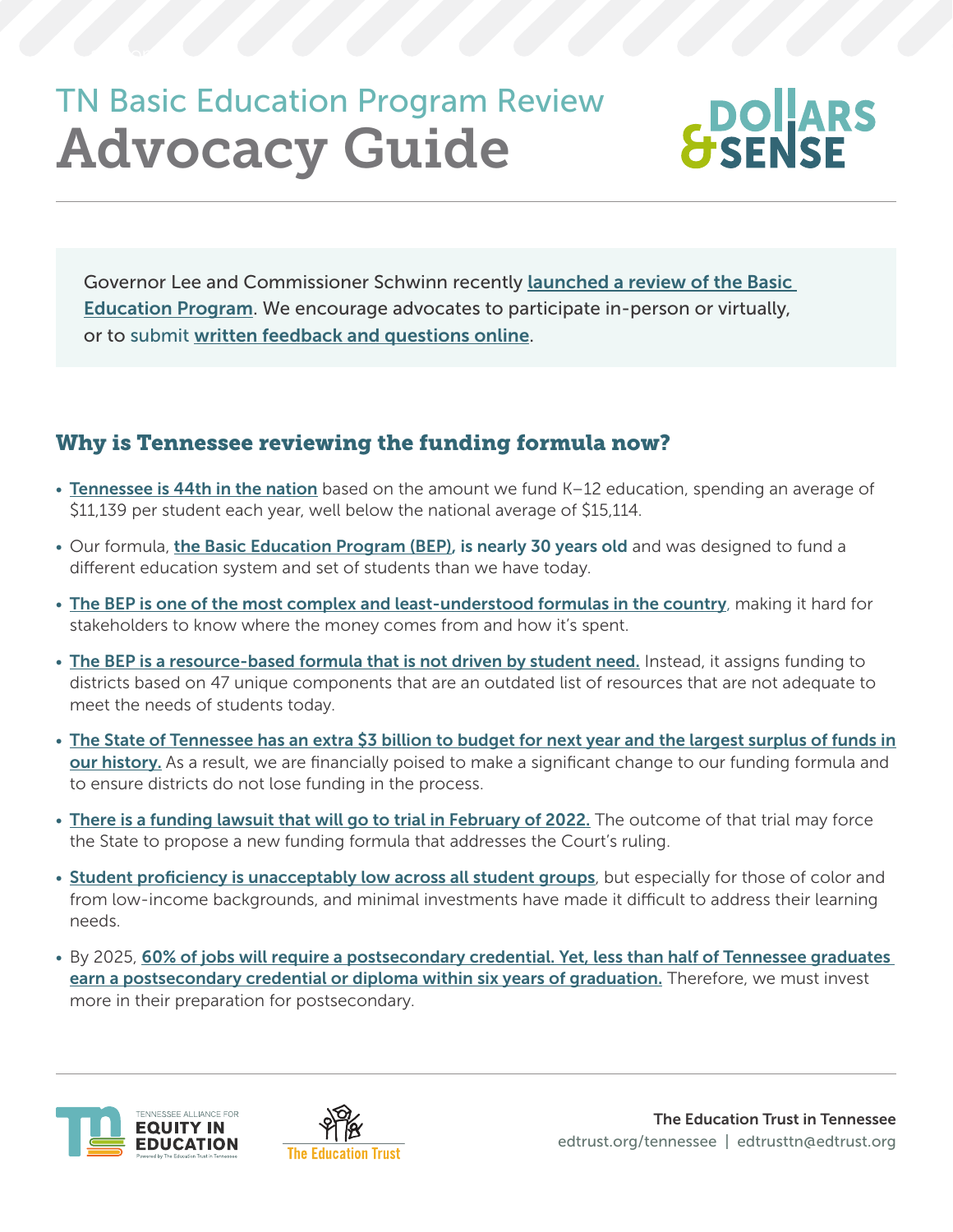## What do we want to see in a new funding formula for Tennessee?

- 1. A thoughtful stakeholder engagement process to ensure a diverse array of voices are heard in the coming months. Every Tennessean has a stake in the outcome of this process, and authentic and meaningful engagement will ensure a stronger solution in the end.
- 2. A simplified, student-weighted funding formula quided by students' different levels of need with the goals of eliminating achievement and opportunity gaps. The State must provide clear dollar allocations by assigning additional "weights" for students from low-income families, English learners, students with disabilities, and rural students.
	- Provide 100% to 200% more (2 to 3 times as much) funding for students from low-income families than for students from higher-income families.
	- Provide 100% to 150% more (2 to 2.5 times as much) funding for English learners, with tiers based on student characteristics.
	- Provide additional and tiered funding to support students with disabilities based on their unique needs and the severity of the disability.
	- Target resources to districts and/or schools with substantial concentrations of students from lowincome families (e.g., those in which more than 75% of students are from low-income families).
	- Provide additional funding to students who live in rural districts, with clear definitions of rurality.
- 3. An increased level of funding allocated through the state formula, both overall and to student groups most in need, in order to support a rigorous, high-quality education program for all students.
	- Tennessee makes a lower than average effort to fund schools based on the state's ability to support education. Moving forward, we recommend the State invest an amount similar to that of a State at the national average GDP on a per-student basis, making future funding predictable for planning for districts.
- 4. Fairness in allocations by addressing local districts' ability to pay and providing appropriate funding to districts with low property wealth. This will help make up the difference between what a district needs and what it is reasonably able to contribute based on its ability to raise local revenue.
- 5. Robust State and local data systems to ensure that dollars are used well while providing enough flexibility to allow districts to respond to their local needs and context.
- 6. A transparent and simple design to ensure ease in monitoring funding going to districts. The State should provide information on how the funding system is designed to work in clear, accessible language. Transparency allows stakeholders to engage in conversations about how well the State's funding meets students' needs.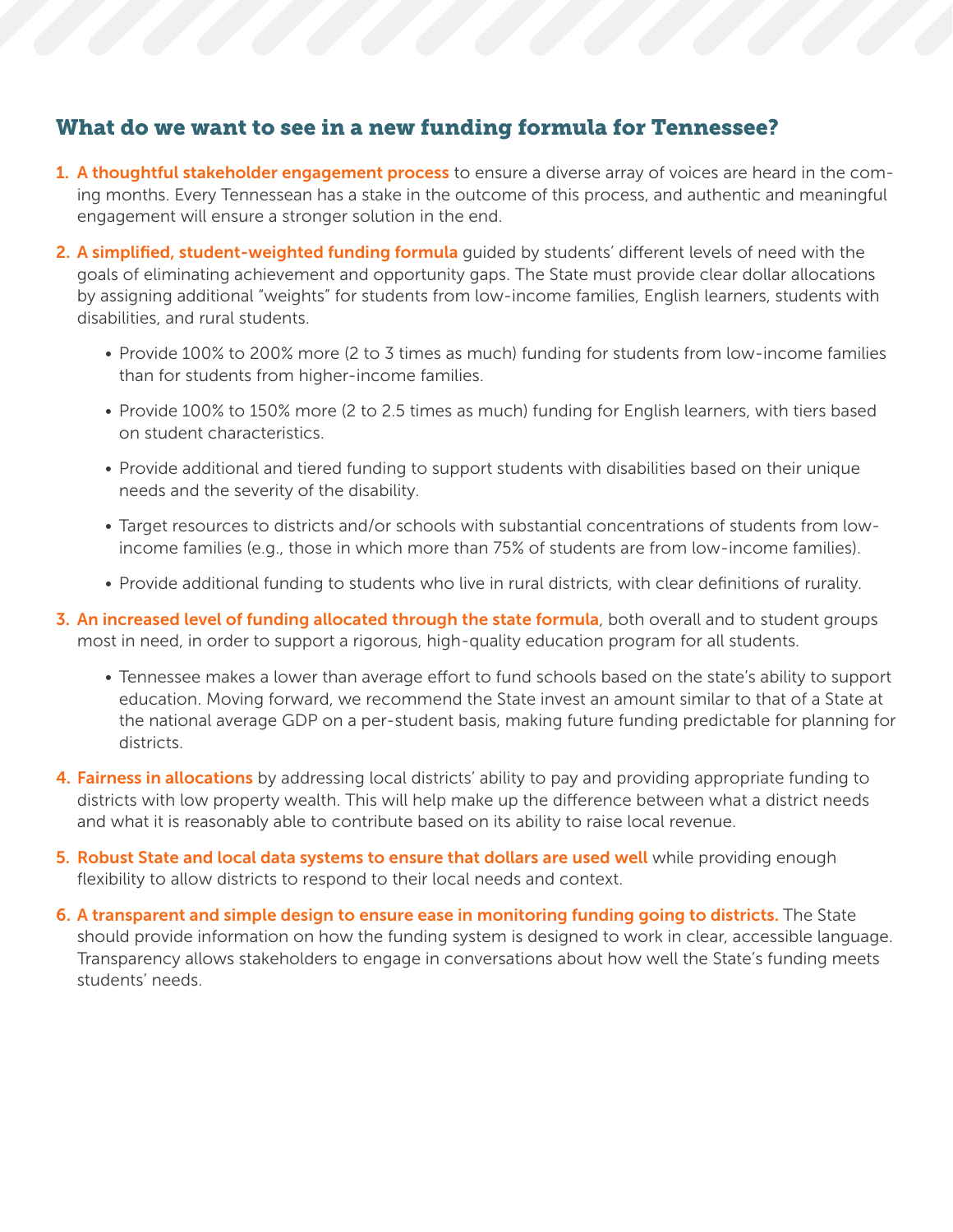## What are key questions to ask of State leaders in the Town Halls or via email?

## Policy and Structure

- 1. How are we defining the funding formula in terms of the State's goals, objectives, responsibility, and potential impact? What is the overarching purpose and the rationale for funding reform?
- 2. What range of weights is the State considering in a new student-weighted formula? For example, will the State consider tiers of weights for students with disabilities, levels of concentrated students from low-income backgrounds, distinctions between English learners, or ranges of rurality? How high are we willing to dial those weights up for certain categories? Is there a technical difference between studentweighted and student-based?
- 3. Will the State consider different funding weights by tier level (e.g., elementary, middle, and high school)?
- 4. Would the State consider a *[different way to measure student poverty](https://www.urban.org/sites/default/files/publication/99325/new_measures_of_student_poverty_1.pdf)*? The Direct Certification process does not fully capture the levels of poverty for students in our State.
- 5. Will the State provide **temporary** hold harmless funding so that districts do not lose funding during the transition to a new formula?
- 6. Unless the entire BEP framework is re-engineered, State investments will require a local matching commitment. Will the State investment still require a local revenue match, and will it be at the same ratio, or will we reimagine the "fiscal capacity" element of the formula?
- 7. If the local match is still required, how will the State ensure that its expectations for how much local funding high-need, low-wealth communities can contribute is fair?
- 8. Will Cost Differential Factor, which provides additional funding for districts with higher than average cost of living and wages, continue to be phased out, or will another accommodation be put in place to help districts in competitive labor markets?
- 9. Does the State plan to include **vouchers in the formula** for students to attend private schools with public dollars, or to underwrite homeschooling? If so, under what conditions and with what criteria?

#### Revenue

10. Policymakers and advocates are pointing to record surplus revenues for the State as being an opportunity to address the BEP formula. Does the revenue surplus include one-time federal stimulus dollars? And more importantly, how are we thinking about **one-time (surplus) funds vs. a recurring** commitment of State revenue? If it is one-time money, how long will it play out, and what is the plan for sustainability?

## Communication

11. Stakeholders will likely not be able to view all [18 subcommittee meetings](https://www.tn.gov/education/news/2021/10/12/tdoe-announces-central-steering-committee--18-subcommittees-focused-on-exploring-student-centered-funding-strategy-.html) online. Can the State share subcommittee feedback and findings in written summaries and reports to increase transparency and accessibility?